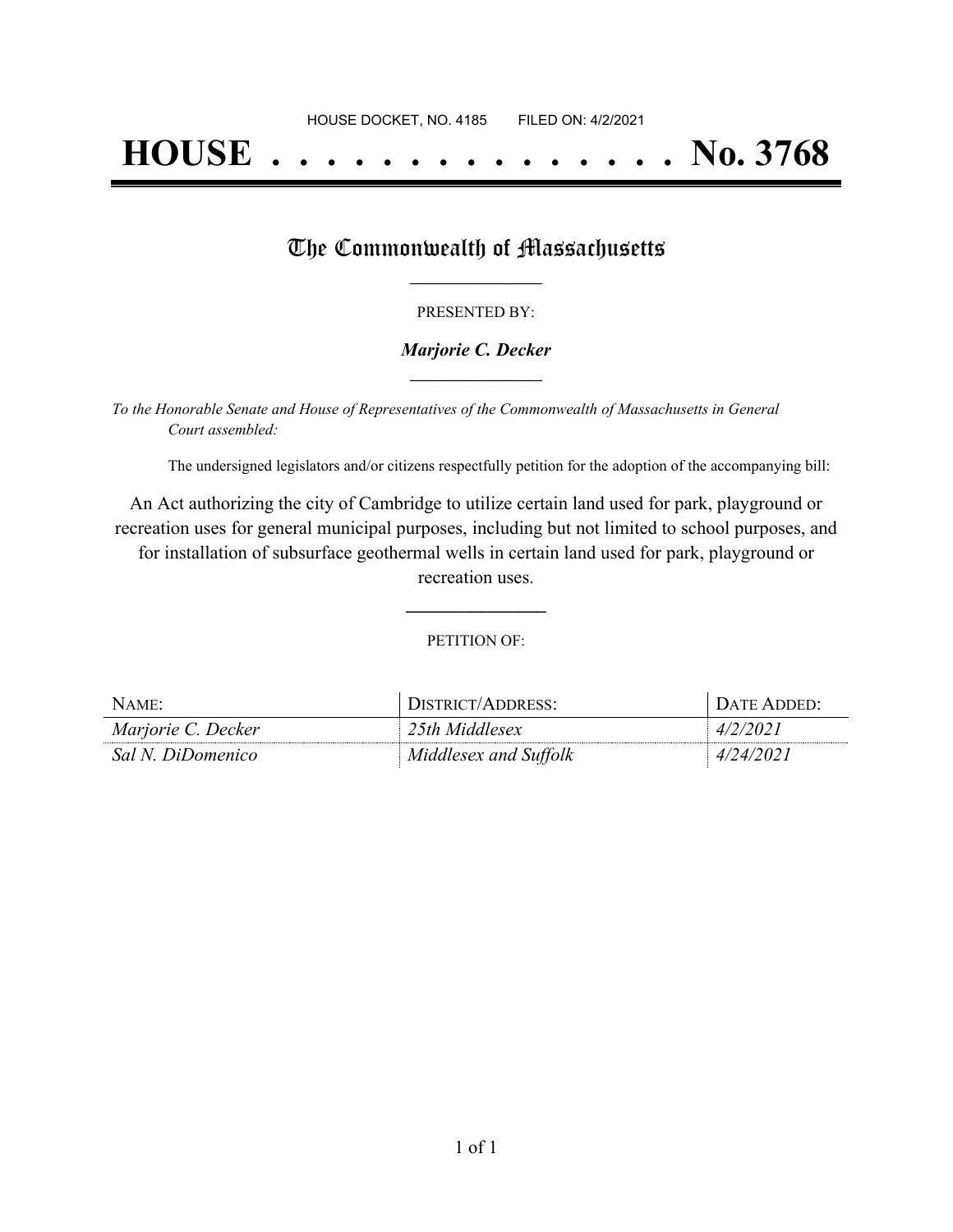#### HOUSE DOCKET, NO. 4185 FILED ON: 4/2/2021

## **HOUSE . . . . . . . . . . . . . . . No. 3768**

By Ms. Decker of Cambridge, a petition (accompanied by bill, House, No. 3768) of Marjorie C. Decker and Sal N. DiDomenico (with the approval of the city council) that the city of Cambridge be authorized to utilize certain land for the installation of subsurface geothermal wells. Telecommunications, Utilities and Energy. [Local Approval Received.]

### The Commonwealth of Massachusetts

**In the One Hundred and Ninety-Second General Court (2021-2022) \_\_\_\_\_\_\_\_\_\_\_\_\_\_\_**

**\_\_\_\_\_\_\_\_\_\_\_\_\_\_\_**

An Act authorizing the city of Cambridge to utilize certain land used for park, playground or recreation uses for general municipal purposes, including but not limited to school purposes, and for installation of subsurface geothermal wells in certain land used for park, playground or recreation uses.

Be it enacted by the Senate and House of Representatives in General Court assembled, and by the authority *of the same, as follows:*

| $\mathbf{1}$   | SECTION 1. The city of Cambridge may use for general municipal uses, including but                |
|----------------|---------------------------------------------------------------------------------------------------|
| $\overline{2}$ | not limited to school purposes, and for all purposes incidental thereto, a portion of an area of  |
| 3              | land now owned by said city at the Father Callanan Playground and Fields, located at Concord      |
| 4              | avenue near Alpine street in Cambridge, currently used for park, playground or recreational       |
| 5              | purposes, such portion consisting of an area of 10,640 square feet, more or less, as shown on the |
| 6              | grey area denoted on a plan on file with the city.                                                |
| 7              | SECTION 2. The city of Cambridge may use for the installation and maintenance of                  |
|                |                                                                                                   |
| 8              | subsurface geothermal wells a portion of an area at the same address now owned and held by the    |
| 9              | city for park, playground or recreational purposes upon the land denoted in the hatched green     |